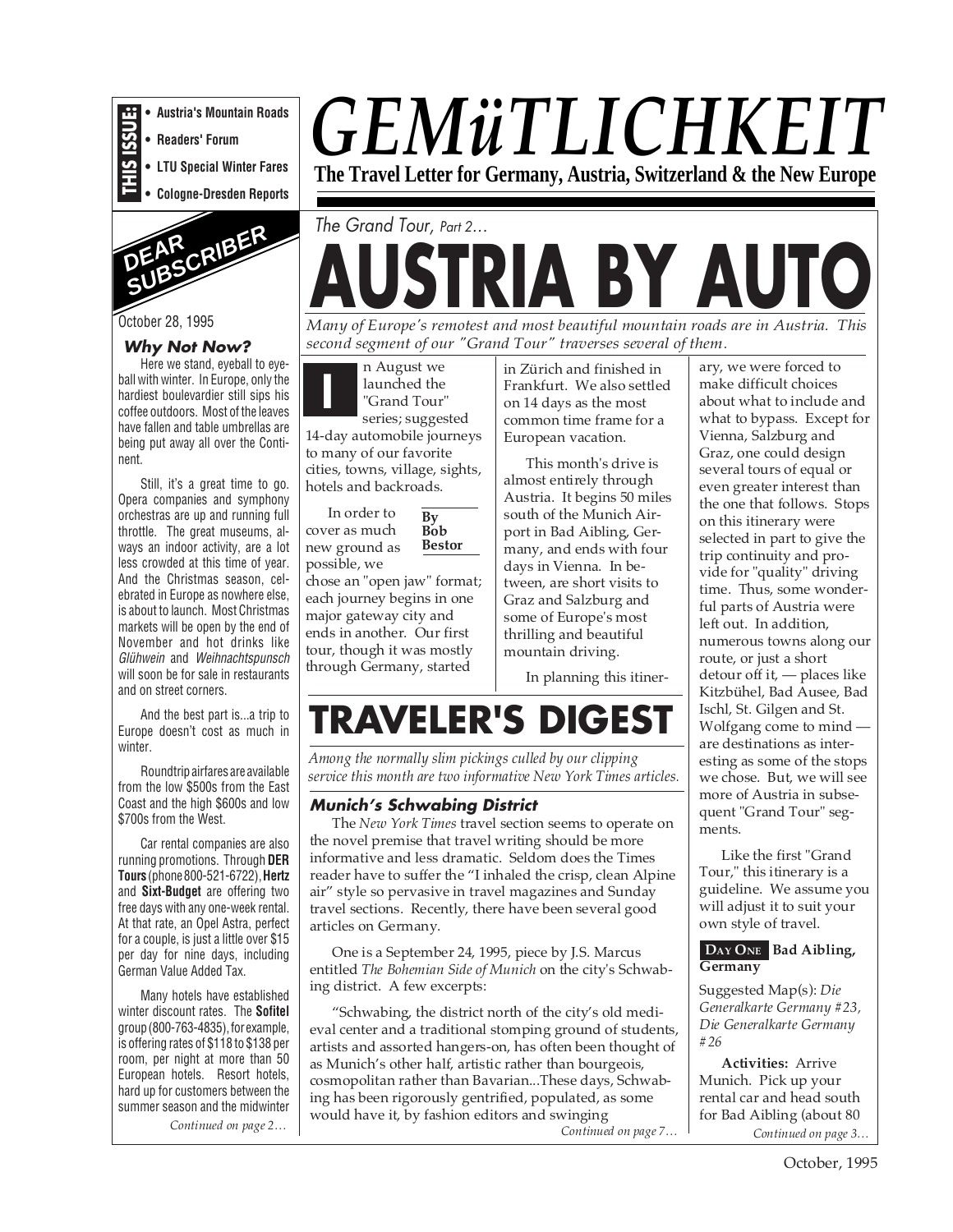#### *DEAR SUBSCRIBER Continued from page 1*

ski rush, are ready to deal. Smaller hotels, too, cut their prices, especially those in the countryside. Or, you can really save money by renting an apartment or condominium for as little as \$250 per week (see Gemütlichkeit, August 1985).

This time of year in Europe, I have the feeling I'm seeing the countries as they really are, not as in summer when everyone is whipped into shape and braced for the tourist invasion. In November, that little restaurant on a side street in Zürich can't be a tourist trap because there are no tourists; the patrons are all locals. A European trip now is like visiting Disneyland with the park's employees as its only customers.

But is it as much fun when the trees are bare and the streets windy and cold? Speaking for myself, ducking into a cozy Gasthof on a chilly day for a bowl of soup and glass of beer is just as appealing as a summer lunch at a sidewalk table.

I'm not putting down summer travel. Each time of the year has its own charm; but all we have now is winter. And lower prices.

#### **Another Uncle John Report**

This month we turn the rest of "Dear Subscriber" over to John Bestor, for the past nine years a member of the Gemütlichkeit advisory board, and a man who can find his way around Germany, Austria and Northern Italy as well as anyone we know. Heed his words.

In prior years we traveled in Germany, Austria and Northern Italy almost entirely by car. I think auto travel in Europe creates the tendency to bypass the center of some of the larger cities. This year we used rail the first two weeks of the trip and took the opportunity to spend three nights in Dresden and several in Cologne.

In Dresden, we were primarily interested in seeing the buildings and sights in the historic center and our hotel choice was the **Terrassenufer**

(Terrassenufer 12, D-01069, tel. 02508/440 9500, fax 02508/440 9600). Our double room for three nights, including one dinner, was \$394. Recently constructed, it is close to the Elbe river and about a 10-minute walk to the town center.

While in Dresden we took a day-trip by train to Meissen to see the porcelain. The train ride was interesting but the porcelain showroom at the factory was overly crowded and difficult. We would not go back to Meissen.

Dresden's historic center is fascinating with considerable evidence of reconstruction and cleanup since reunification. The Dom, the Schloss, the Swinger Galleries and the Opera House are restored and ready for visitors. The jewel collection at the Albertinum is fantastic. Reconstruction of the Frauenkirche, which was completely destroyed in that one last gigantic bombing raid before the end of the war, is just starting. The pieces of the bombed church have been carefully numbered, labeled and stored on numerous metal racks in the nearby area. Completion of the restoration of the Frauenkirche is scheduled for some four to six years after the turn of the century.

In the town center are two large, expensive hotels, the **Dresden Hilton** and the **Grand Hotel Taschenbergpalais**. The Hilton complex includes several restaurants and sidewalk cafes. A more traditional German restaurant, the **Paulaner**, is adiacent to the Steigenberger. We enjoyed two meals there.

Cologne was wonderful. Of course, the Cathedral is awesome, and there are many other places of special interest.

During the first three centuries after the birth of Christ, Cologne was a Roman city and during part of that period, it was the capital of the Roman government for that part of Europe. The old city, a semicircle facing the Rhine, is literally built on Roman ruins, some of which can be visited below street level. My wife, "H," calls it an "archaeological smorgasbord." The existence of these ruins continues to delay construction of new buildings, subways and underground garages.

We spent most of the day going through the two large museums near the Cathedral. One of these is loaded with items uncovered during the excavations, including a large mosaic floor. So many artifacts have been recovered that many of them are stacked on racks in other buildings close to the museum.

We stayed at the **Altstadt Hotel** (Salzgasse 7, D-50667, tel. 0221/257-7851, fax 0221/257 7853) which we chose primarily for its price and perfect location; a short walk to the Cathedral area, the Hauptbahnhof (for the International Herald Tribune) and the Altes and Neues Rathausen. It is also very close to the restaurants, bars and all the other activity along the river-front area.

Our double room at the Altstadt was on the fifth floor facing a small square in the back. It was quiet and the price was \$100 per night. This is modest compared to the other hotels in the downtown area.

One problem was the hotel's rooms are located in two adjoining buildings and our fifth floor room was in a building with NO LIFT! Access to our room was by climbing a very narrow circular staircase. Oxygen stations are not provided. We would return to Altstadt but only with a guaranteed reservation in the building with the lift.

There are a large number of restaurants along the river but our top choice was **La Colombe**, located in a quiet area near Gross St Martin Church. The meals were excellently prepared, and we were served by the owner, Rosemarie Hahn. One evening we had lamb and rabbit and it was such a pleasant experience, we went back a second night for Hirsch medallions and quail.

Large Rhine cruise boats docked within two hundred yards of our hotel, and we took a day cruise up the river to Bonn. This was a break in tramping through all the Roman ruins we could find. The boat left at 9:30 a.m. There were very few passengers either going to Bonn or on the early evening return trip. It was a weekday, and the

*Continued on page 8…*

#### Gemütlichkeit 2 October, 1995 **Gemütlichkeit** (ISSN 10431756) is published monthly by UpCountry Publishing, 2892 Chronicle Avenue, Hayward, CA 94542. TOLL FREE: 1-800/521- 6722 or 510/538-0628. FAX: 510/582-8296, E-MAIL rbestor@aol.com. Subscriptions are \$67 per year for 12 issues. While every effort is made to provide correct information in this publication, the publishers can make no guarantees regarding accuracy. Second-class postage paid in Hayward, CA. **POSTMASTER: SEND ADDRESS CHANGES TO:** Gemütlichkeit, 2892 Chronicle Ave., Hayward, CA 94542 **Editor & Publisher:** Robert H. Bestor, Jr. **Associate Editors:** Elizabeth Schiller, Bruce Woelfel **C. Fischer, R. Holliday**<br>Paul T. Merschdorf **Design & Composition:** Paul T. Merschdorf **Consulting Editor:** Paul T. Merschdorf **Consulting Editor:** Paul Thomas P. Bestor **Consulting Editor:**<br>Subscription Dept: Andy Bestor, K. Steffans *GEMüTLICHKEIT* **The Travel Letter for Germany, Austria, Switzerland & the New Europe**  $\mathbb{R}$ **Rating Category Scale** Unacceptable 0 - 3<br>Adequate 4 - 7 Adequate  $\begin{array}{ccc} 4 & -7 \\ 4 & -7 \end{array}$ Average Above Average 12 - 15 Excellent 16 - 20 **Hotel Rating Criteria** People/Service 30% Location/Setting 15% Guestrooms 30% Public rooms 5% Facilities/Restaurant 20% **Special Designations G** By virtue of location, decor, special charm, warmth of management, or combination thereof, an especially pleasant establishment. **\$** Offers significant value. **HOTEL RESTAURANT RATING KEY Restaurant Criteria** Food 65% Service 20% Atmosphere 15% **Vol. 9, No. 10 October, 1995**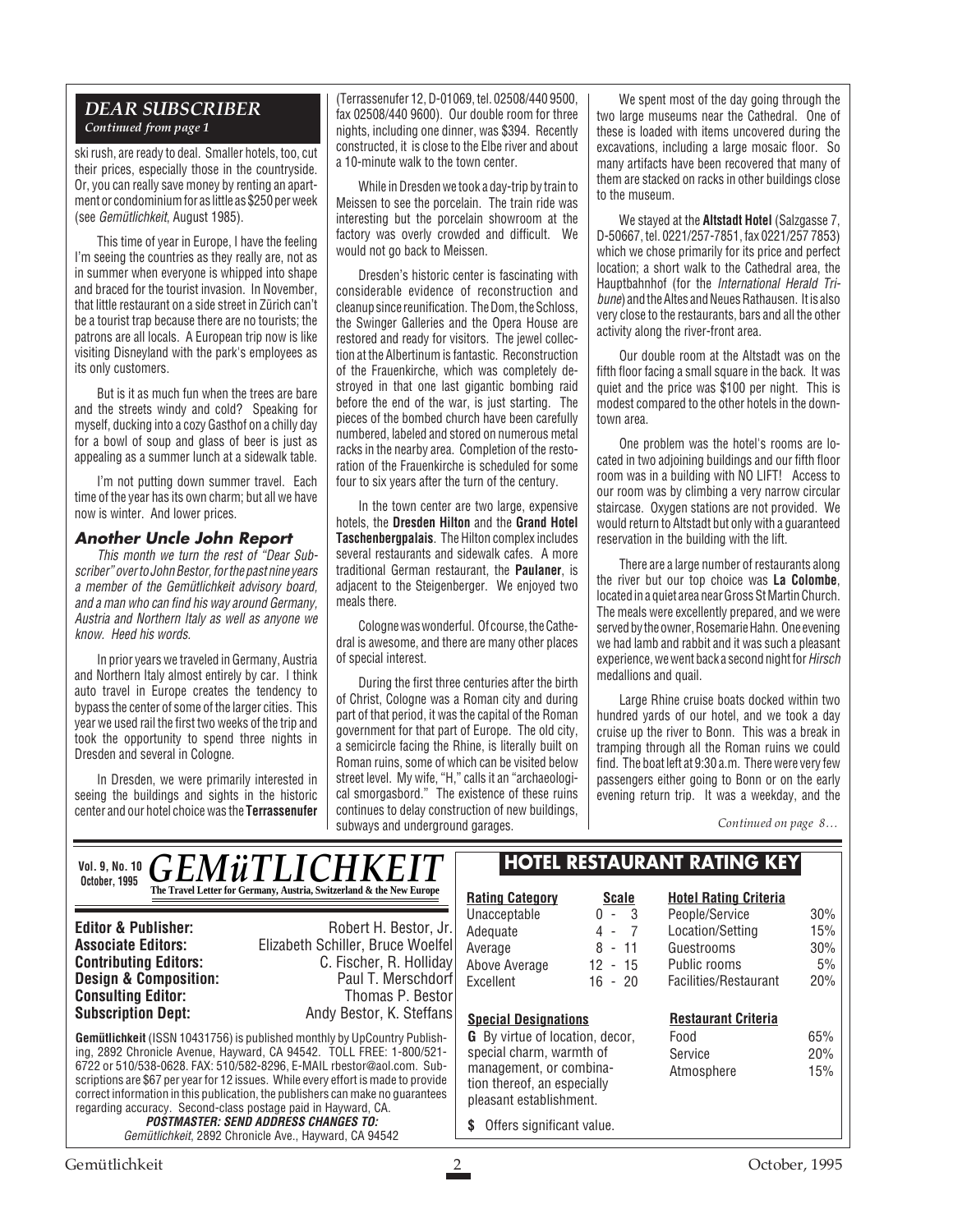#### *AUSTRIA BY CAR Continued from page 1*

km/50 miles) and the **Romantik Hotel Lindner**. The Lindner's best rooms are in a quiet annex at the rear of the property. The hotel's decor features a classic Baroque facade, windows with striped shutters, dark wood wainscoting and vaulted ceilings. A walk around town, a good meal and night's sleep will begin the jet lag healing process.

**Directions:** Go south from the Airport on the Red Road that circles the eastern edge of the town of Erding. At Hohenlinden turn right to

Ebersberg and Grafing. The road is scenic between Hohenthann and Beyharting. Bad Aibling is just 5 km north of the Munich-Salzburg Autobahn (map coordinates 53.1-2.8).

#### **DAY TWO Zell Am See**

Suggested Map(s): *Die Generalkarte Austria #7 & #6*

**Activities:**

This morning begins two days of great mountain driving.

You will negotiate the **Gerlos Pass** to the Upper Pinzgau, see the **Krimml Waterfalls** and, finally, drive one of Europe's most spectacular mountain roads, the **Grossglockner**. The overnight is in Zell Am See at the **Hotel Berner**; try dinner at **Gasthof Steinerwirt** (Dreifaltigkeitgasse, tel. 06542/ 2502). An option would be to stay near the Grossglockner summit in the **Alpenhotel Kaiser-Franz-Josefs-Haus**; nothing special as a hotel but it is an interesting experience to overnight at about 8,000 feet. Even July can seem like winter.

You'll need some cash for this drive. The Grossglockner toll is 350 AS (\$35) in high season and the fee for the Felbertauren Tunnel is 190 AS (\$19) in high season. There may be other tolls as well.

**Directions:** To save time, take the Munich-Salzburg Autobahn east to Autobahndreieck Inntal and from there south on Autobahn 93 in the direction Kufstein and Innsbruck. Past Kramsach, take the Achensee Zillertal exit (map coord. C-4) and go south on Red Road 169. At Zell am Ziller, head east on Red Road 165 through Gerlos and over the pass. In Gerlos you might purchase the makings of a picnic lunch to be eaten at the magnificent Krimml Falls (map

**Activities:** The day starts with another spectacular mountain drive and ends in Salzburg, one of Europe's most beautiful cities. However, because the town is visited daily in summer by hundreds of tour buses, it is best seen in the off-season. Our recommended hotel downtown is the friendly little **Trumer Stube**. Outside the city, in Oberalm near Hallein, some of the warmest hospitality you'll ever experience is at **Schloss Haunsperg**.

**Directions:** From Zell Am See, go north to Saalfelden then east on Red Road 164 to the picturesque village of Maria Alm. The road on to Dienten,



another pretty town, is particularly scenic, with an abundance of flowerbedecked houses. From there continue to Mühlbach and then to Bischofshofen. Then go north on the Red Road along the Salzach river into Salzburg. If you plan to stay at Schloss Haunsperg take the Hallein exit. Oberalm is on

#### coord. D-7).

At Mittersill go south on Red Road 108 through the Felbertauren, through Lienz and from there back north on Red Road 107 over the Grossglockner (map coord. B-6). (The road is usually closed from early November to the beginning of May.) At the top, take a side trip to the Franz Josefs-Höhe and see the Pasterze Glacier. After the descent, continue on to Zell Am See.

#### **DAY THREE Salzburg**

Suggested Map(s): *Die Generalkarte Austria #7 & #4*

the east side of the river.

#### **DAY FOUR Salzburg**

**Activities:** Salzburg's top sights are well covered in the *Michelin Green Guide for Austria*. Two of our favorites are the cemetery at **St. Peter's Church** at the foot of the Mönchberg — while you're there have a beverage or lunch in the **Stiftskeller**, said to be the oldest restaurant in Austria — and **Archbishop Wolf Dietrich's mausoleum** in **St. Sebastian Cemetery**, which contains his ostentatious instructions for his own funeral. The Mozart family tomb is also here, though "Wolfie" was buried in Vien-*Continued on page 4…*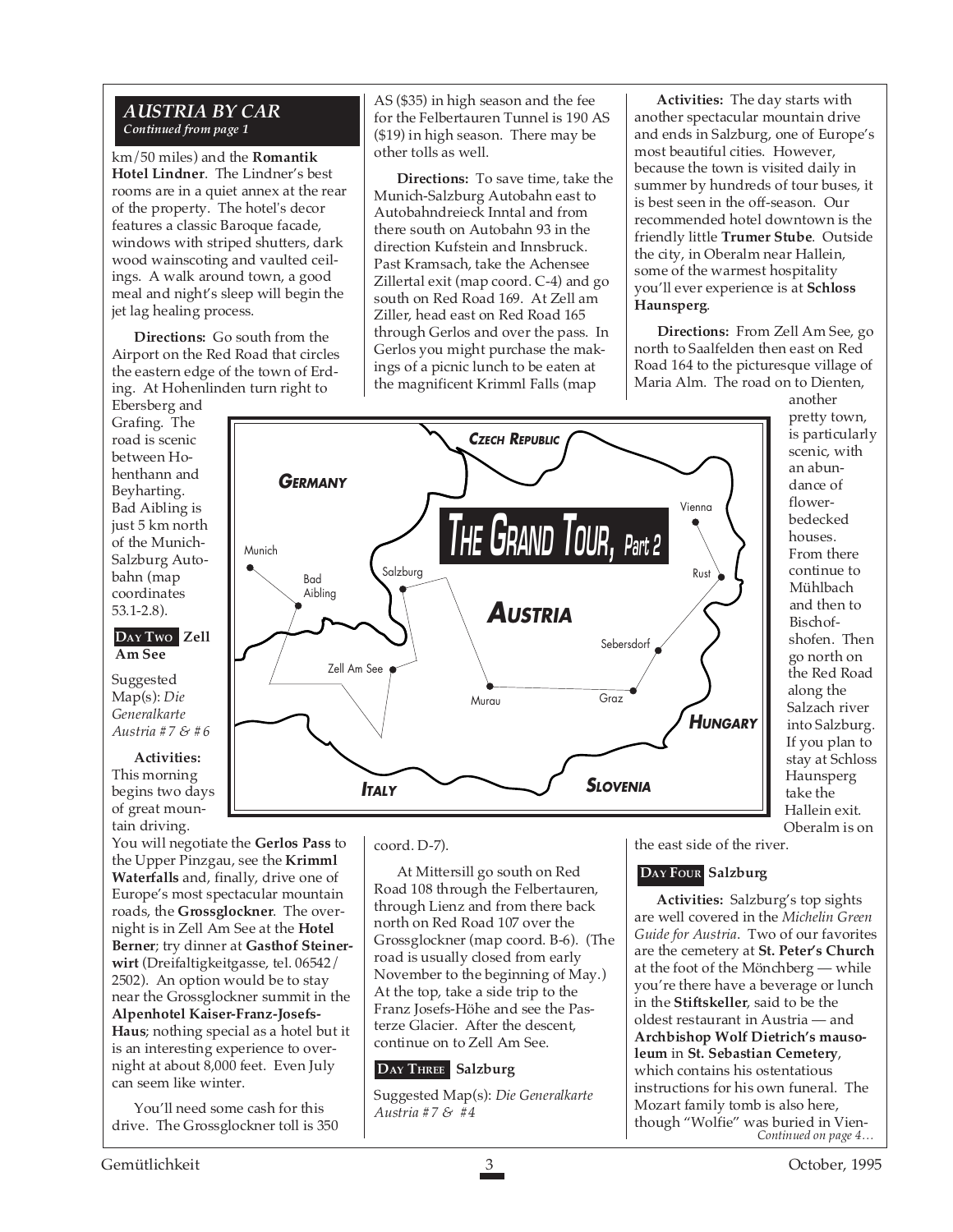#### *AUSTRIA BY CAR Continued from page 3*

na. A good excursion is to **Hellbrunn Castle**, combined with lunch or dinner at **Maria-Theresien-Schlößl** (Morzger Strasse 87, tel. 0662/820 191).

#### **DAY FIVE Murau**

Suggested Map(s): *Die Generalkarte Austria #5*

**Activities:** Another day of pleasant and very scenic motoring through the Austrian countryside, with a stop at the unique lakeside village of **Hallstatt**, ending in the small town of Murau. Overnight at **Der Murauer Gasthof Hotel Lercher**, whose restaurant specializes in game dishes. In Hallstatt, don't miss the **Chapel of St. Michael** with its collection of skulls of former town residents. Later, you will traverse the scenic **Erzherzog Johann Strasse** in the green, sparsely populated province of Styria.

**Directions:** Go east from Salzburg on Red Road #158 toward St. Gilgen. From there turn left and north on Red Road #154 to the south shore of the Mondsee. Take the Yellow Road east and then, just before the Attersee, go right on Red Road 152 and

at Schoberstein head southeast on Red Road 153. At Red Road 145 turn right and pass through Bad Ischl and then south toward Hallstatt, along the west shore of the Hallstattersee. After a walk around the town — and perhaps lunch at the **Hotel Grüner Baum**

(Marktplatz 104, tel. 06134/263) or the **Bräu Gasthof** (Seestrasse 120, tel. 06134/221) — head south via the Yellow Road around the south end of the lake and on east to Bad Aussee. From there turn right and south on Red Road 145 through Bad Mitten-

**SUGGESTED GRAND TOUR HOTELS Alpenhotel Kaiser-Franz-Josefs-Haus**, A-9844 Grossglockner, phone

**Der Murauer Gasthof Hotel Lercher**, A-8850, Schwarzenbergstr. 10, Murau, Austria, phone 3532/2431, fax 3532/3694, singles 550 to 950 AS (\$175

**Seehotel Rust**, A-7071, Am Seekanal 2-4, Rust, Austria, phone 2685/381, fax 2685/381-419, singles 980 to 1150 AS (\$98 to \$115), doubles 1560 to 1900

**Schloss Haunsperg**, A-5411, Oberalm bei Hallein (Salzburg), Austria, phone 6245/80662, fax 6245/80680, singles 900 to 1350 AS (\$900 to \$1350),

**Trumer Stube**, A-5020, Bergstrasse 6, Salzburg, Austria, phone 662/874767, fax 662/874326, singles 550 to 900 AS (\$55 to \$90), doubles 900 to 1450 AS (\$90

**Schloss Obermayerhofen**, A-8272, Sebersdorf, Austria, phone 3333/2503, fax 3333/2503, singles 1500 AS (\$150), doubles 1950 to 3000 AS (\$195 to \$300).

**Pension Aviano**, A-1010, Marco d' Avianogasse 1, Vienna, Austria, phone 1/512 83 30, fax 1/5312 81 65-65, singles 620 to 740 AS (\$62 to \$74), doubles

**Pension Pertschy**, A-1010, Habsburgergasse 5, Vienna, Austria, phone 1/ 534 49-0, fax 1/534 49-49, singles 580 to 740 AS (\$58 to \$74), doubles 980 to

**Pension Nossek**, A-1010, Graben 17, Vienna, Austria, phone 1/533 70 41, fax 1/535 36 46, singles 550 to 700 AS (\$55 to \$70), doubles 900 to 950 AS (\$90

**Pension Altstadt**, A-1070, Kirchengasse 41, Vienna, Austria, phone 1/526 33 99-0, fax 1/523 49 01, singles 850 to 1450 AS (\$85 to \$145), doubles 1150 to

**Romantik Hotel Römischer Kaiser**, A-1015, Annagasse 16, Vienna, Austria, phone 1/512 77 51-0, fax 1/512 77 51/13, singles 1500 to 2100 AS (\$150 to

**Hotel Kaiserin Elisabeth**, A-1010, Weihburggasse 3, Vienna, Austria, phone 1/15 526-0, fax 1/15 52 67, singles 950 to 1450 AS (\$95 to \$145), doubles

**Hotel Sacher**, A-1010, Philharmonikerstrasse 4, Vienna, Austria, phone 1/ 514 56, fax 1/5145 7810, singles 1900 to 2450 AS (\$190 to \$245), doubles 3700

**König von Ungarn**, A-1010, Schulerstrasse 10, Vienna, Austria, phone 1/ 515 840, fax 1/515-848, singles 1500 to 1950 AS (\$150 to \$195), doubles 2100

**Hotel Berner**, A-5700, Zell Am See, Austria, phone 6542/2557, fax 6542/ 25577, singles 700 to 1500 AS (\$70 to \$150), doubles 1100 to 2600 AS (\$110 to

**Romantik Hotel Lindner**, D-83043, Marienplatz 5, Bad Aibling, phone 8061/90630, fax 8061/30535, singles from 100 DM (\$70), doubles to 230 DM

\$210), doubles 1900 to 2900 AS (\$190 to \$290). RATING: 16/20 G

to \$243), doubles 1000 to 1800 AS (\$175 to \$243). Rating: 12/20

doubles 1800 to 2700 AS (\$180 to \$270). RATING: 18/20 G

980 to 1500 AS (\$98 to \$150). RATING: 16.5/20 G

1240 AS (\$98 to \$124). RATING: 11/20

1750 AS (\$115 to \$175). RATING: 17/20 G

1900 to 2600 AS (\$190 to \$260). RATING: 16/20 G

to 5400 AS (\$370 to \$5400). RATING: 18/20 G

04824/2512, Moderate to Expensive, RATING: 9/20.

AS (\$156 to \$1900). RATING: 13/20

to \$145). RATING: 15/20 G

RATING: 16/20

to \$95). RATING: 10/20

AS (\$210). RATING: 15/20

\$260). RATING: 15/20 G

(\$162). RATING: 16/20 G

and is closed in winter. At Red Road 36 turn left and continue to Murau.

#### **DAYS SIX & SEVEN Graz**

Suggested Map(s): *Die Generalkarte Austria #5*

> **Activities:** After a fairly short drive to Graz you will have almost two full days to explore this terrific city. We like it because it's authentic and, though not a metropolis, is still large enough to offer plenty of central European urbanity.

See the **Landeszeughaus** (arsenal), the **Cathedral**, the facade of the **Hof Backerei** at Hofgasse 6 and the **Mausoleum of Ferdinand II**. If there is time, take half a day to drive south to explore one of Europe's little-known wine roads; the **Südsteirische-Weinstrasse** (map coord. E-10) along the Slovenian border. Our recommended hotel is **Erzherzog Johann**; dine at **Kepler-Keller** (Stempfergasse 6, tel. 0316/72 4 39).

**Directions:** The goal today is to get to Graz. Proceed east on Red Road 96 toward Judenburg. At the junction, take Red Road S36 northeast toward Knittelfeld. Then follow the Autobahn (A9) southeast into Graz.

#### **DAY EIGHT** Sebersdorf

Suggested Map(s): *Die Generalkarte Austria #5*

**Activities:** This is a day to relax and enjoy one of Austria's most charming castle hotels, **Schloss Obermayerhofen** in Sebersdorf about half

Gemütlichkeit 4 October, 1995

dorf. At the intersection of Red Road 308 (map coord. C-9), turn right and west toward Grobning, where you then turn south on a Yellow Road; the approximately 35 km (22 mile) long Erzherzog Johann Strasse. It is narrow, lacks guard rails or shoulders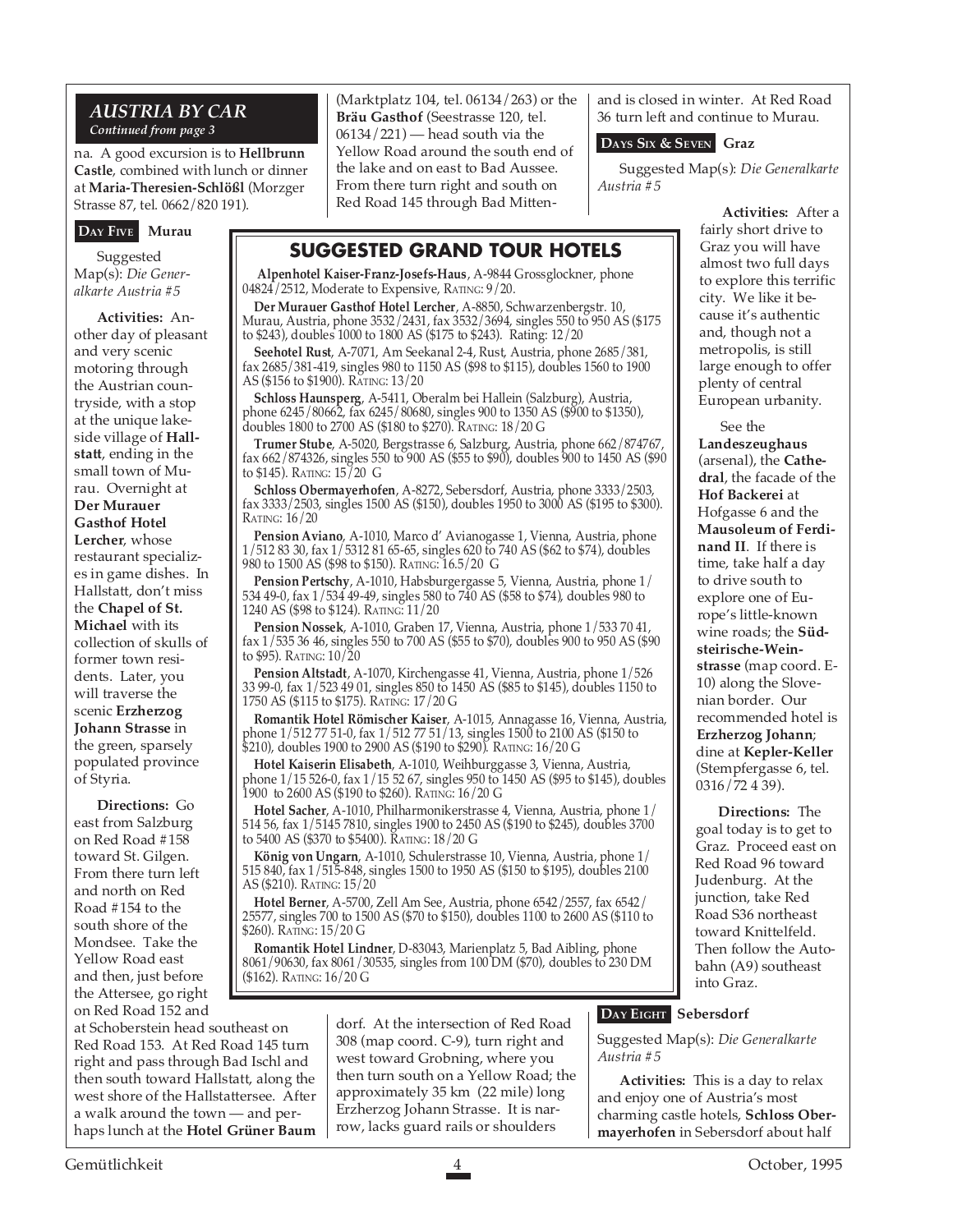an hour north of Graz. Check in early, enjoy your room, take a long walk, an afternoon nap and have dinner in the **Hofstüberl**, once part of the castle's stables.

**Directions:** From Graz go north via the main Vienna-Graz Autobahn (A2) and exit Sebersdorf-Waltersdorf. Note the words 'Schloss Obermayerhofen' on the map to left of the exit.

#### **DAY NINE Rust**

Suggested Map(s): *Die Generalkarte Austria #5 & #2*

**Activities:** Day nine features a drive through vineyards and a short visit to the province of Burgenland, a very different and undiscovered part of Austria on the Hungarian border. Stroll the towns of Mörbisch and Rust, noting the rooftop storks' nests, and don't fail to stop for a snack and a made-on-the-premises glass of fresh white wine at a *Heuriger* (wine tavern).

Stay at **Seehotel Rust** directly on the Neusiedler See, a seven-foot deep, 124-square-mile body of water that sometimes mysteriously disappears. The last time was for four years in 1968.

**Directions:** Proceed north on the Autobahn and exit at Pinkafeld. Take the Yellow Road east through Pinkafeld to Red Road 50, then turn left and north passing through Bernstein and Günseck. Just past Langeck, take Red Road 55 north through Pilgersdorf. At Kirchschlag take the Yellow Road east for about one or two kilometers and then turn north toward Stang. There is quite a network of roads in this area but use the map to continue to work your way north through Wiesmath to Hochswalkersdorf. From there follow the green-lined Yellow Road toward Mattersburg. Almost immediately after crossing Red Road S31 take a right on the Yellow Road toward Marz. Follow the Rotwein Strasse (Red Wine Road) through Rohrbach, along the Hungarian border through Schattendorf, then up to Draßburg, Siegendorf and to St. Margarethen where you turn right on Red Road 52 and into Rust.

### **DAYS TEN, ELEVEN, TWELVE & THIRTEEN**

**Vienna**

Suggested Map(s): *Die Generalkarte Austria #2*

Activities: Use the late morning to visit the spa town of Baden, perhaps for lunch. One of many addresses in and around Vienna once occupied by **Beethoven** is at 10 Rathausgasse, now a small museum.

Just north of Baden, the village of Gumpoldskirchen produces one of the few Austrian wines sold in the U.S., Gumpoldskirchner, a white wine.

West of Baden is Mayerling, site of the 1888 double-suicide of 30-yearold Archduke Rudolf — son of Emperor Franz-Josef and Empress Elizabeth — and his 17-year-old mistress, Maria Vetsera.

*Gemütlichkeit* recommends several hotels from which to choose your Vienna headquarters. In the luxury category, the **Sacher** has great oldworld style. Favorite small, charming hotels inside the Ring include the **Römischer-Kaiser**, the **Kaiserin Elisabeth** and the **König von Ungarn**. We think the best combination of comfort and value is found at the **Pension Aviano**. Plainer accommodations, also good value, are the **Pension Nossek** and the **Pension Pertschy**. Just outside the Ring is an establishment we liked well enough to make the "Gemütlichkeit Hotel of the Year" in 1994, the **Pension Altstadt**.

Vienna has many good restaurants in all price categories. We recommend: **Restaurant Korso** (Mahlerstr. 2, tel. 01/51-516-546, very expensive), **Zum Kuckuck** (Himmelpfortgasse 15, tel. 01/512 8470, expensive), **Restaurant Boheme** (Spittleberggasse 19, tel. 01/933 173, moderate) **Zur Hohen Brücke Gästatte** (Wipplingerstrasse 23, inexpensive) and **Gösser Bierklinik** (Steindlgasse 4, tel. 01/535 6897, inexpensive).

Guidebooks, particularly the *Michelin Green for Austria* and the *Eyewitness Guide Vienna*, provide ample information about the city's many sights. Among our favorites: the **Hofburg's Schatzkammer** (Imperial Treasury); **Kunsthistorisches Museum** (Museum of Fine Arts); the **Kaisergruft** (tomb of the Hapsburgs); the **Prater** (an amusement park); the

**Zentralfriedhof** (main cemetery) with its graves of Beethoven, Schubert, Brahms and the Strauss family; the **Belvedere Palaces**, the grounds at **Schönbrunn**, **Hundertwasser Haus**, a fancifully designed apartment house; the Saturday morning **Flohmarkt** (flea market), any performance at the **Volksoper**, and **Kunst-HausWien**, a new museum designed by Hundertwasser.

**Directions:** Go north from Rust on the Yellow Road through Oggau. At Red Road 50 turn left toward Eisenstadt. From there take the Yellow Road north through Stotzing, Loretto and to Unterwaltersdorf; then the Red Road 210 west through Ebreichsdorf to Baden. From there, one can continue north to Gumpoldskirchen and on to Vienna, or head west to Mayerling and the Vienna Woods.

**DAY FOURTEEN** Fly Home from Vienna Airport

#### M

## **READERS' FORUM**

**Not Everyone Loves "The Old Philosopher"** Sir:

Cancel my subscription to *Gemütlichkeit* immediately and please refund any unearned subscription fee.

Your extended condescending comments in your August 30, 1995 edition (The Old Philosopher) concerning your "unique" newsletter was difficult enough to stomach, but your response to Dennis A. Bell's letter concerning the lack of information about air-conditioned hotels in Europe was beyond the pale.

"Hot muggy days are not nearly as common in Europe as in the U.S." Oh, really? What Europe do you travel in? As one who lived in Germany for 11 years I can assure you that German weather routinely approximates the same weather conditions as the Midwest in the U.S.

*Continued on page 6…* But, that is not the point of this letter. The point is that some of your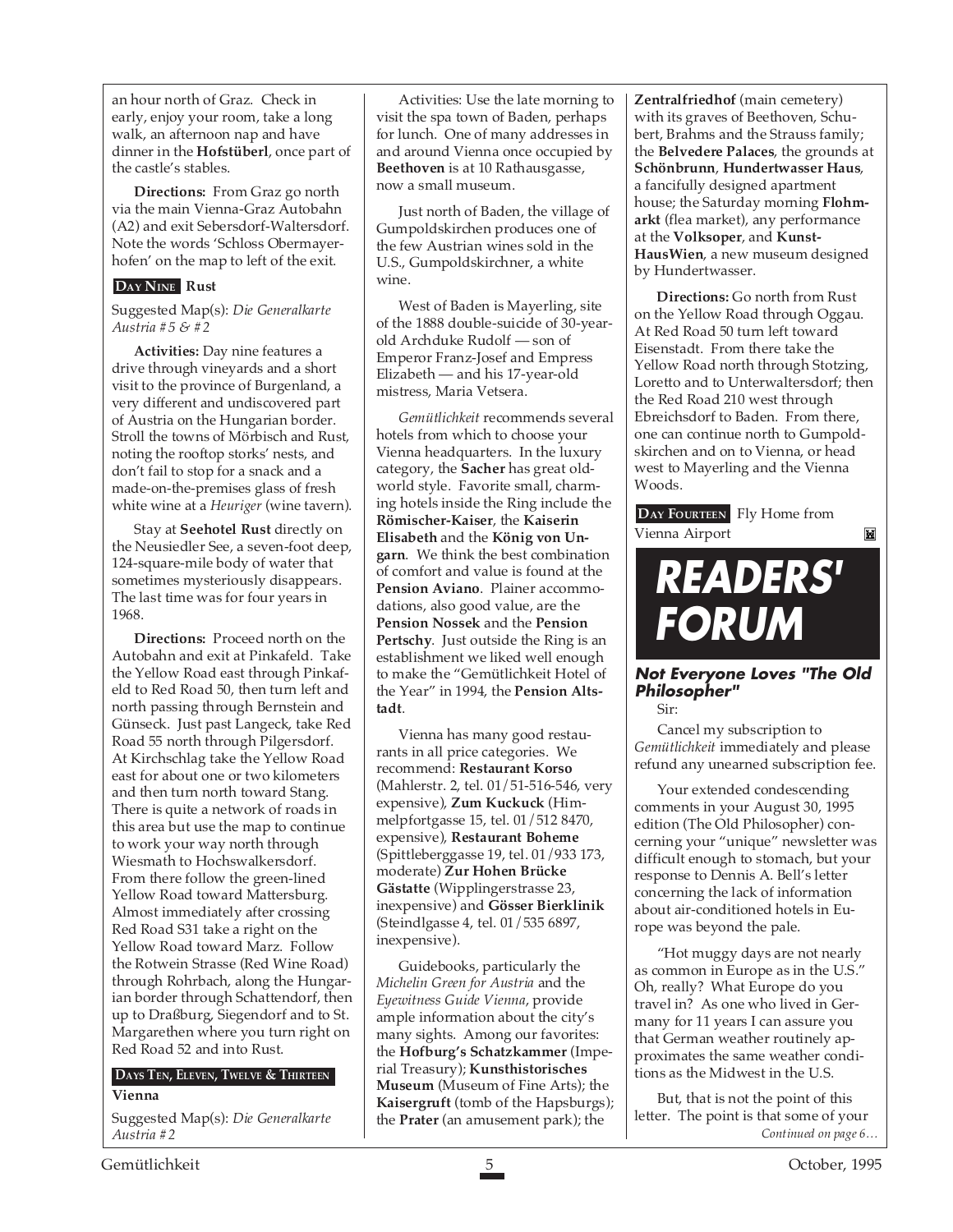#### *READERS' FORUM Continued from page 5*

subscribers have medical problems which require the use of air-conditioned rooms if at all possible. The same holds true for nonsmoking rooms. I speak from personal experience.

If you are going to fill your newsletter with PR flack for those "unique hotels," you might at least exert yourself and ask about the availability of air-conditioned and nonsmoking rooms and provide that information in your newsletter. Your front page letter from Mr. Halbach in the current issue of *Gemutlichkeit* regarding Mr. Bell and his air-conditioning was the final straw.

Get a life, indeed! We'd love to and that is why we handicapped are still trying to travel.

Please enlighten Mr. Halbach and the rest of your subscribers about we "Ugly Americans" need for accurate information concerning air-conditioning and smoke-free rooms.

I hope your beer is better than your newsletter.

Robert Claytor, San Francisco CA

*(Ed. Note: In our comment on Mr. Bell's letter in the August issue we meant no slight to readers with physical handicaps. Mr. Bell's letter did not indicate that his preference for air-conditioning was related to a medical condition.*

*We do, in fact, inquire at each hotel about the availability of no-smoking rooms and, if the answer is yes, mention it in our report. However, European hoteliers have told us they find it almost impossible to keep smokers out of no-smoking rooms. In the future, we will also indicate the presence of in-room air-conditioning.*

 *For the record, according to the National Weather Service, the average high and low temperatures during the month of July in Kansas City, Missouri, are 88.5 F and 68.5 F respectively. The average highs and lows in key German cities during July are: Berlin 76/58, Bonn 74/57, Freiburg 76/58, Hamburg 72/56, Munich 74/55.*

*Mr. Claytor's subscription has been refunded in full.)*

#### **Trip Report: Austria**

A few random thoughts on some experiences my wife and I had on a June, 1995, trip to Austria:

• We shared a Kilometerbank Pass (3000 km for 3,450 AS, \$357) for travel on the trains. The mileage for each segment is subtracted by the conductor en route. It was an economical and convenient way to travel. The trains were comparable to the trains we used in Switzerland last year, although not as frequent on every line.

• The prices for rooms, meals, etc. were surprisingly reasonable, even with the weak dollar. In general, we spent no more than we would have in the U.S. Some examples: 0.5L beer for 35 AS, entrees for 150- 250 AS, rooms 700-800 AS for double room with extensive breakfast buffet and very drinkable wines starting at 25 AS per liter.

• No one should miss Vienna.

• We like some of the smaller, less well-known places (Feldkirch, Klagenfurt) better than the more famous and much more expensive and crowded Innsbruck and Salzburg.

• In late June — with the exception of Vienna, where we had a reservation just in case — we found very satisfactory hotels without advance reservations in each place we stayed. Two of our favorites were **Hotel Angelika** in Neustift im Stubaital (700 AS Dbl) and **Hotel Maria Theresia** in Mayrhofen (750 AS Dbl). Frau Koch at the Maria Theresia generously volunteered to drive us to the train station the morning of our departure.

• We used our limited German even less in Austria than we did in Switzerland.

• The scenery in superb.

All in all, it was a thoroughly enjoyable trip and if forced to choose we would rather go back to Austria than Switzerland.

Jeff Keller, Salt Lake City, UT

### **Seeking Headquarters**

A friend and I are planning a trip to Germany in September, 1996. We will be arriving via train from Vienna, Austria and are looking for an inn or B & B in an interesting locale for hiking, biking and "soaking up atmosphere." We prefer a small town with good train transportation as we plan to take some day trips and do not wish to drive. We have been told that the Harz Mountains or Bavaria are areas to consider but we are open to any and all suggestions. We plan to stay in any selected area(s) for 5 to 10 days. We will be going by train to Frankfurt or Munich for the flight home. Any recommendations?

Also, what would be some good airlines for flying into Vienna and out of either Frankfurt or Munich? Our entire stay will be about 17 or 18 days. Janet Keith, Washington, DC

*(Dear Ms. Keith: Given your headquarters requirements we recommend Garmisch–Partenkirchen in Bavaria, about an hour by train southwest of Munich; Freiburg im Breisgau, at the southern end of the Black Forest; and perhaps Würzburg, near Frankfurt. By B & B we assume you mean a small* Pension *or* Zimmerfrei *in a private home. For a list of such accommodations write Verkehrsamt, Dr. Richard-Strauss-Platz, Garmisch-Partenkirchen, D-82467, fax 8821/50657; Freiburg Information, Rotteckring 14, Freiburg im Breisgau, D-79098, fax 761/37003; or Verkehrsamt im Würzburg-Palais, am Congress Centrum, Würzburg, D-97070, fax 931/ 37652.*

*Several airlines can meet your flight itinerary requirements. Contact a knowledgeable travel agent or an airline consolidator such as DER Tours. Remember, as a* Gemütlichkeit *subscriber, both you and your friend qualify for reduced fares on Swissair. Begin shopping for air tickets early next spring.*

#### **Austrian Hotel**

I read with interest your article on Oberstdorf and the Allgau region of Bayern in the November 1994 issue.

It is true that this area is very scenic and it's also unique in that the Kleinwalsertal section of Austria cannot be reached (except on foot) from it's mother country. Because of this unusual geographic phenomenon, we found it more interesting to cross the German-Austrian border and actually stay in the Kleinwalsertal itself for a few days.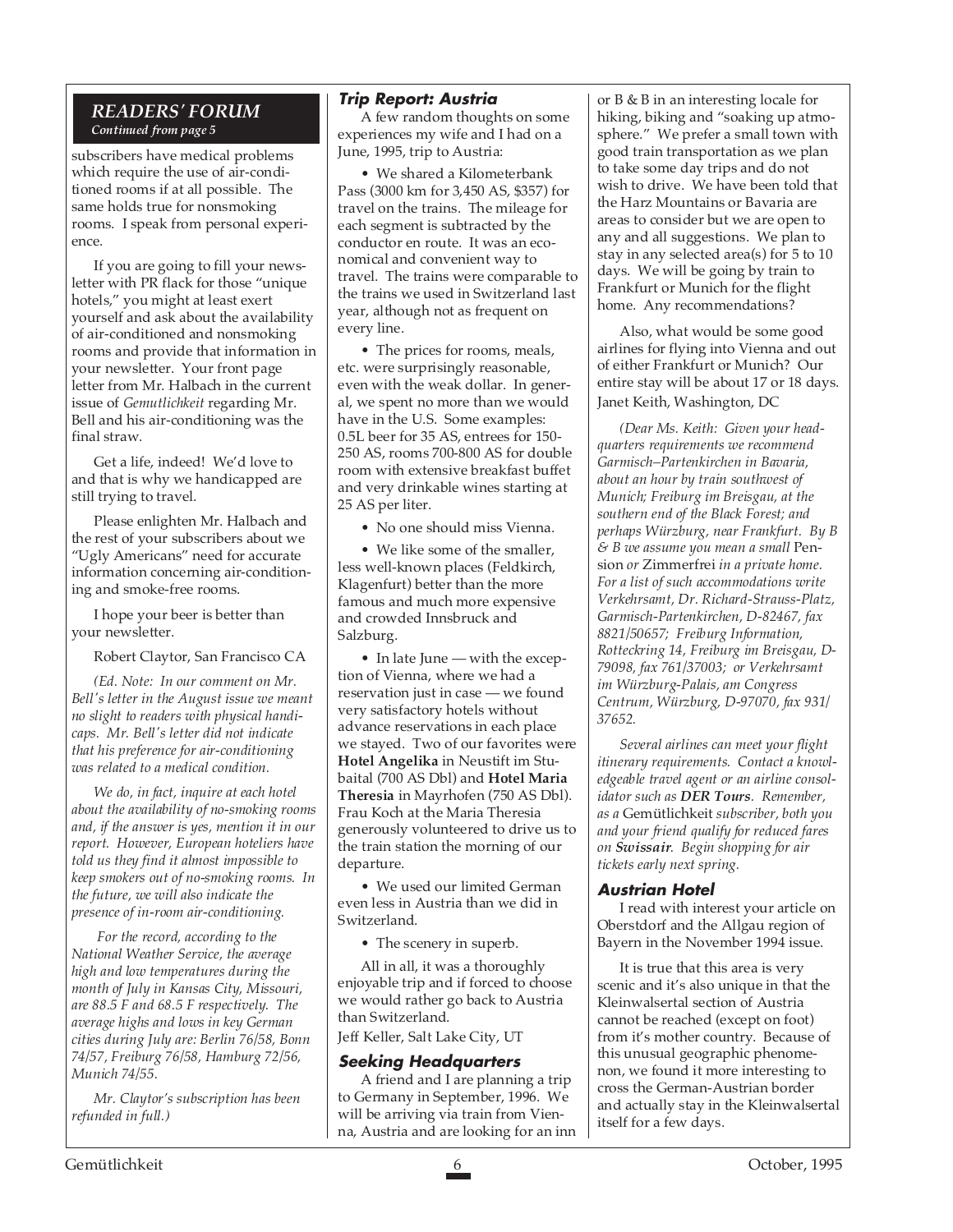Our hotel was the **Ifen Hotel** (Oberseitestr. 6, D-87568, phone 08329/507 10, fax 08329/3475) in Hirschegg, Austria, which is just a few kilometers from Oberstdorf. We recommend it highly. There are 69 rooms and some suites and a good restaurant. It is also beautifully situated and rooms facing the mountains afford views equal to any we've seen in the Alps. It is a couple of years since we were there but the 1995 Michelin Red Guide lists room rates from 164 to 465 DM per room per night, including breakfast and dinner.

As you state in your article, this very beautiful area receives no through road traffic and hence is off the beaten track and peaceful. Matthias Sheeleigh, Summit, NJ M



#### **LTU Special Winter Fares**

**LTU**, the German airline, is now offering a \$598 roundtrip to Düsseldorf and Munich from Los Angeles, San Francisco, San Jose, Las Vegas and Phoenix. The flights are on Thursdays only and are nonstop from Los Angeles to Düsseldorf with connections to Frankfurt. Travel must be completed by March 14. Departures through December 14 include a free rental car for one week. For the December 21 departure add \$100. There is a 7-day advance purchase requirement and other restrictions.

Book through a travel agent or call LTU at 800-888-0200. Fax your reservation request to LTU at 800- 898-9140.

#### **Winter Travel Packages**

**DER Tours** has just released *Europe on Your Own*, a collection of European winter travel products including its "Christmas Markets From Munich" package priced from \$658 per person.

These one-week tours begin December 2 and 9 and include hotel accommodations with breakfast; motorcoach excursions to Christmas markets in Nürnberg, Salzburg and Rothenburg; excursions to Linderhof

Castle and Oberammergau; Englishspeaking guides; admission to all sights; city tours; welcome reception; farewell dinner; flight bag and an inflatable neck pillow.

There are also numerous city packages ranging from two nights in London, including a tour of the city for \$139 per person, to a Rome-Florence-Venice nine-night arrangement, for from \$1128 to \$2118, that includes air tickets from the U.S. to Rome with return from Venice, hotel with breakfast, a tour of each city, first-class rail tickets between cities and a free guidebook.

The Munich Holiday package, from \$798 to \$2568, depending on hotel, U.S. point of origin and time of travel, is airfare plus six nights hotel, city tour, free guide book and Munich Welcome card for free public transport and local discounts. Similar deals are available for Berlin and Frankfurt. Two-night arrangements begin at \$155.

For a copy of the brochure, fax DER at 800-860-9944.

### **Online Travel Help**

The **Austrian National Tourist Office** has established a page on the **Internet's World Wide Web** (http:// www. anto.com/) The site is for the U.S. market only and while it includes a complete listing of events there is limited information about hotels.

**Switzerland Tourism** (former Swiss National Tourist Office) reports their WWW site will be up and running in "about two months."

Other WWW sources for online travel info are:

**The Rough Guides** (http:// www.hotwired.com/world)

**Conde Nast Traveler** (http:// www.cntravler.com/)

**Lonely Planet Online** (http:// www.lonelyplanet.com/) **Travelweb** (http://

www.travelweb.com/)

**Internet Hostel Guide** (http:// www.hostels.com/hostels/)

#### **New Swiss Currency**

Switzerland has a new 50-franc note, the first to bear the portrait of a woman — artist Sophie Täber-Arp, who died in 1943. The new note is also the first in a series designed to

make counterfeiting more difficult. Those of you who have a suitcase full of them at home are advised that the 500-franc note will soon be discontinued.

#### **Swissair Awards**

Swissair has been named "Most Punctual Airline" in a readers' poll of Britain's *Business Traveller* magazine. In addition, Swissair was named "Best International Carrier" in a survey of travel agents; "Best Airline Worldwide" in a poll conducted among travel trade managers by Germany's *Holiday Magazine*; and was voted the leading European carrier in the *Zagat Airline Survey*.M

#### *TRAVELER'S DIGEST Continued from page 1*

aristocrats...Architecturally the side streets often have a pleasing turn-ofthe-century look, with many houses boasting restored Jugendstil facades."

"Named after the Schwabing magazine, Jugend (Youth), Jugendstil was Central Europe's version of Art Nouveau..."

"Visitors expecting to find a contemporary Bohemia in Schwabing are invariably disappointed, but there is still a feeling of being 'outside' Munich, beyond the rules and pleasures of Germany's, if not Europe's, gliztiest city."

"It could be argued that the 20th century began in Schwabing. In the years just preceding World War I, Kandinsky painted Western art's first abstract painting there, Hitler was hanging out in coffee houses on Schellingstrasse, and Lenin, midway through his long exile, was writing his most influential political pamphlets in an apartment off Leopoldstrasse."

The author also reveals some of the district's sights and hangouts:

• **Roxy**, a cafe-bar at 48 Leopoldstrasse (tel. 89 349 393) is owned by glamorous German TV star Iris Berber and "attracts the kind of crowd generally referred to in Germany as Schicki-Micki (a contraction of Mickey Mouse chic)." A meal for two here is about \$70 including wine.

*Continued on page 8…*